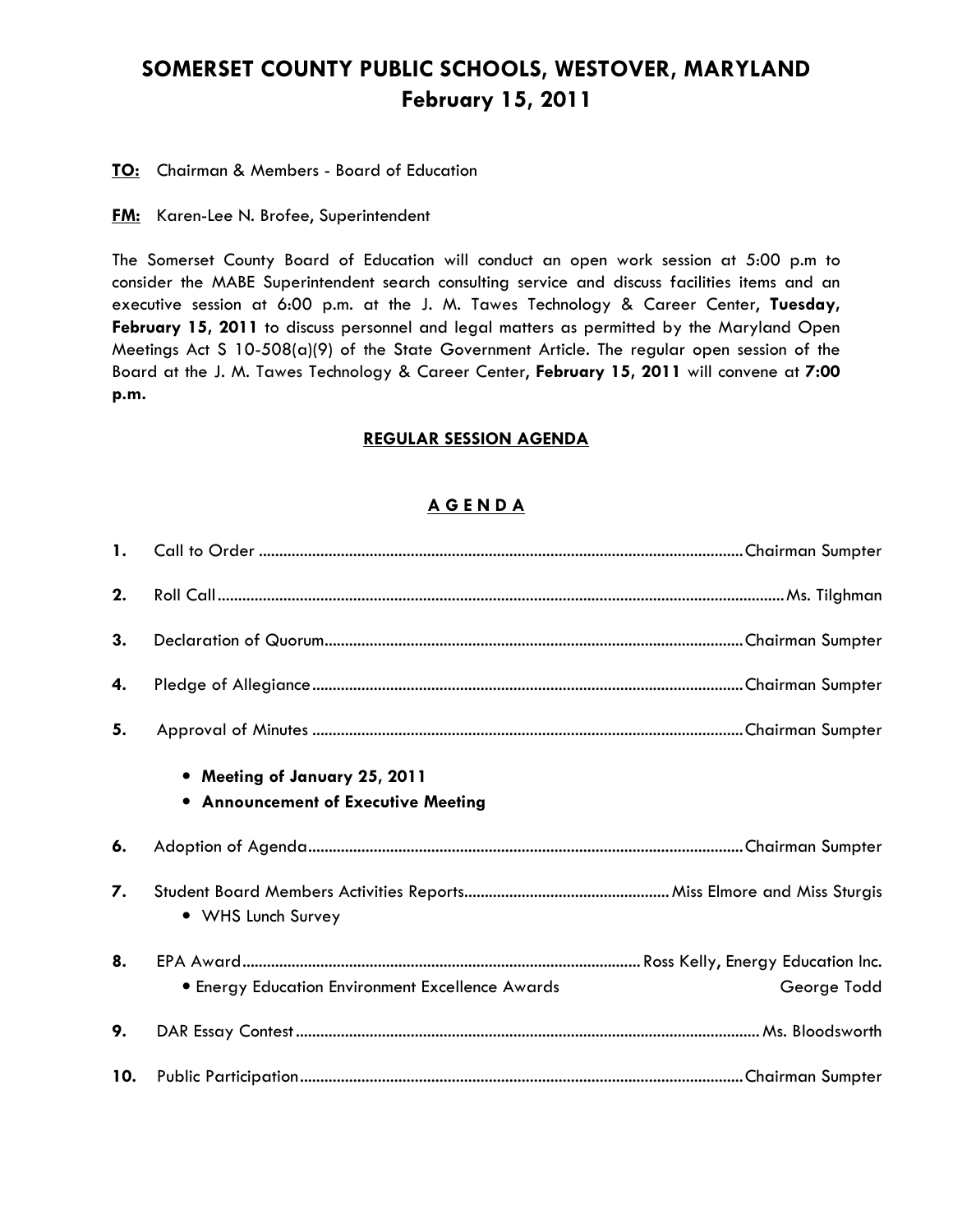# 11. OLD BUSINESS

|     | А. | <b>Facilities and Transportation</b>                                                                                   |  |
|-----|----|------------------------------------------------------------------------------------------------------------------------|--|
|     |    | (See Tab $11-A1$ )                                                                                                     |  |
|     |    | (See Tab 11-A2)                                                                                                        |  |
|     | В. | <b>Human Resources</b>                                                                                                 |  |
|     |    | (See Tab 11-B1)                                                                                                        |  |
|     |    | Instructional Assistant (One on One)<br>$\bullet$<br><b>Reading Coach (Elementary)</b><br>$\bullet$<br>(See Tab 11-B2) |  |
|     |    | (See Tab 11-B3)                                                                                                        |  |
|     | C. | Instruction                                                                                                            |  |
|     |    | (See Tab 11-C1)                                                                                                        |  |
|     | D. | (See Tab 11-D)                                                                                                         |  |
| 12. |    | <b>NEW BUSINESS</b>                                                                                                    |  |
|     | А. | <b>Finance</b>                                                                                                         |  |
|     |    | (See Tab 12-A1)                                                                                                        |  |
|     |    | (See Tab 12-A2)                                                                                                        |  |
|     | В. | <b>Facilities and Transportation</b>                                                                                   |  |
|     |    | <b>Charles Fisher</b><br>$\bullet$<br>(See Tab 12-B1)                                                                  |  |